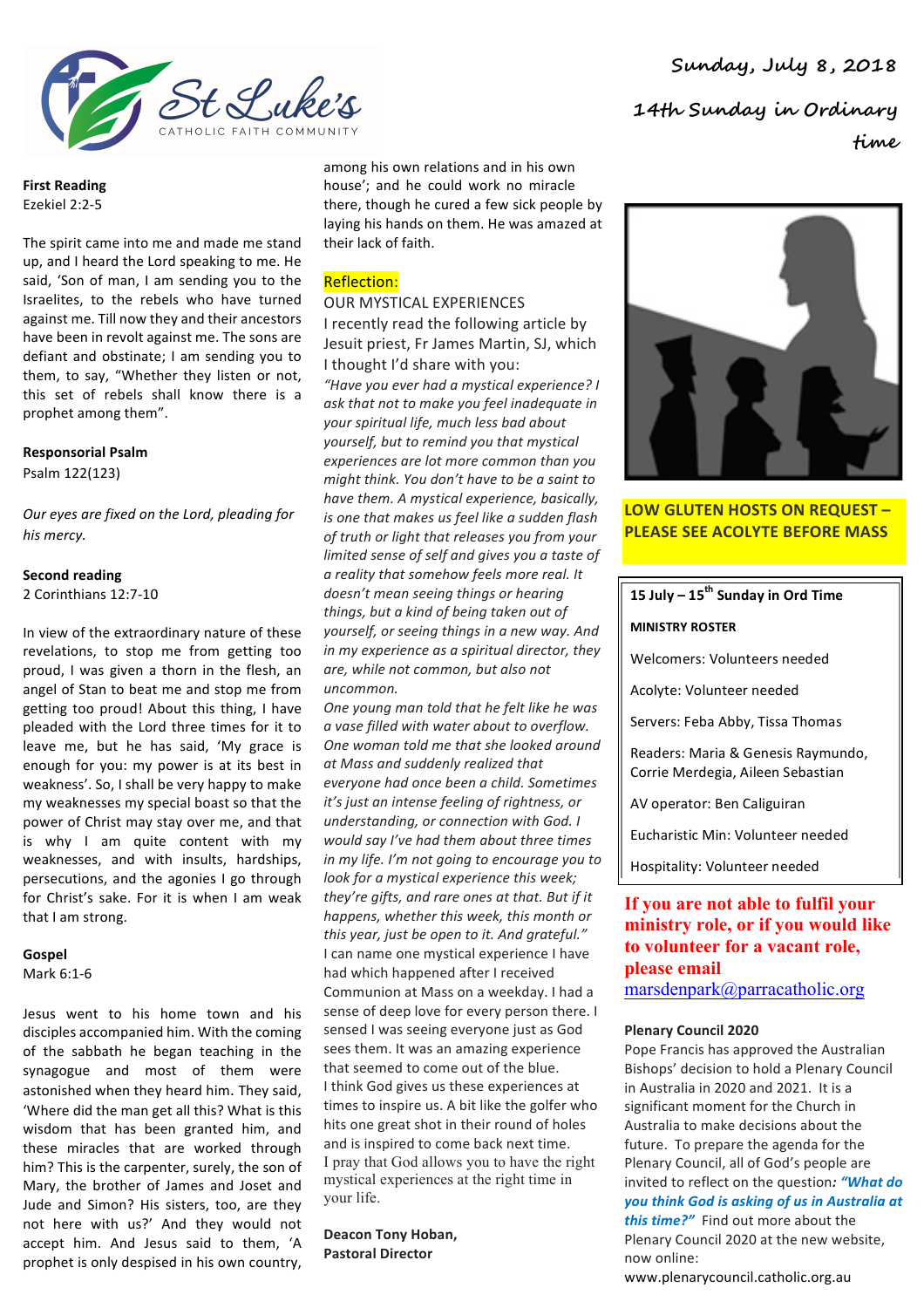### **We welcome our Celebrant this week:** Fr. Marcelo (Bong) of the Camillians.

## **OUR COMMUNITY PRAYER**

#### O God

You show us in St Luke, our patron, a person of faith who desired all people to come to know and love you in the community of your Church.

Teach us to embrace what St Luke pioneered: discipleship of Jesus Christ.

Trusting in your love and grace and nourished by Word and Sacrament may we grow in our relationship with you and together make our Catholic Faith Community a community of communities, a sanctuary where the thirsty come to drink in the midst of their journey, and a center of constant missionary outreach. We ask this through Christ our Lord. Amen.

St Luke, pray for us. St Mary of the Cross MacKillop, pray for us. Mary, Mother of God, pray for us.

#### **Pentecost Pastoral Letter**

A Pentecost Pastoral Letter from Bishop Vincent Long OFM Conv and the Bishops Commission for the Plenary Council can be found here:

www.catholicoutlook.org/pentecost

#### **ACYMC 2018**

Early-bird registration for the Australian Catholic Youth Ministry Convention hosted by the Diocese of Parramatta on behalf of the Australian Catholic Bishops is now open at www.acymc.org.au. The event will host up to 500 adult delegates who are engaged in ministry with young people in parishes, schools, agencies and ministries of the Catholic Church. Rooty Hill RSL, September 21-23. Contact James Camden, Director, Catholic Youth Parramatta for more information (02) 8838 3428 or james.camden@parracatholic.org

### **Liturgical Ministry Formation Courses**

The Office for Worship is taking enrolments for its Liturgical Ministry Formation Courses for those who are interested in being Readers, Extraordinary Ministers of Communion, Bringing Communion to the Sick and Dying. To be held at the Institute for Mission at 1-5 Marion St, Blacktown. Enrolments close 9 August. NOTE: Introduction Session on 16 August is

compulsory. Please see your Parish office for a form or for more information contact ivergano@parra.catholic.org.au or 02 8838 3456 or parracatholic.org/office-forworship/

### **Australian Catholic Historical Society** Lecture: 15 July

Emeritus Professor Desmond Cahill OAM - Humanae vitae: The beginning of the end of Tridentine Clericalism? Visit ACHS website www.australiancatholichistoricalsociety.co m.au for more information.

#### **Sydney World Youth Day Mass: 20 July**

July 20 2018 will mark 10 years since the Archdiocese of Sydney hosted World Youth Day 2008. To this day, WYD08 remains one of the most powerful demonstrations of faith our country has seen. To celebrate the 10th anniversary, Catholics from across Sydney are invited to join Archbishop Anthony Fisher for a special Mass, followed by food and cultural performances plus the announcement of a number of new initiatives for youth ministry. Mass at 5:30pm at St Mary's Cathedral, followed by WYD08 event at 7:00pm at the St Mary's Cathedral College Hall. All welcome.

### 'Come and See' Weekend Retreat for **Women: 21 July**

The Sisters of the Holy Family of Nazareth offer weekend retreats for women aged 18-35 who want to discern their vocation to religious life. These retreats offer a one-toone encounter and include prayer time. talks and accompaniment. Bring only a holy Bible and a smile! From 2:30pm at Holy Spirit Convent, 120 Capuchin Way, Plumpton. Contact Sr Paula on 0449656406 or at vocationscsfn@gmail.com

### **SUNDAY MASS**

Every Sunday 10.00am in The Hub

St Luke's Catholic College (Enter via Frontier Ave Marsden Park)

### **CONTACT US**

Pastoral Director: Deacon Tony Hoban Phone: (02) 8605 2623 Email: marsdenpark@parracatholic.org Website: stlukesmarsdenpark.org.au Facebook: www.facebook.com/stlukesmarsde npark Postal Address: PO Box 85. Plumpton NSW 2761

**SCHOOL ENQUIRIES: 9854 3100** www.stlukesmarsdenpark.catholic.edu.au

### **Faith in Marriage Seminar: 3 August**

All are welcome to attend the 2018 'Faith in Marriage' Seminar address is entitled 'Marriage & Men in Contemporary Society' and will be given by Robert Falzon cofounder of menALIVE. All parishioners are warmly welcome to attend this free event on Friday 3 August at 7.30pm at the Institute for Mission, 1-5 Marion St, Blacktown. Please RSVP to Imf@parracatholic.org or phone 88383460

### **Office for Worship Formation Day: 11 August**

The Office for Worship is offering a Ministry of Communion to the Sick and Dying Ongoing Formation Day on Saturday 11 August,  $9.30$ am  $- 2.00$ pm (Morning Tea and lunch provided) at the Institute for Mission, 1-5 Marion St, Blacktown. RSVP by 6 of August, 2018. For more information or to register contact Ingrid on 88383456 or at ingrid.vergano@parracatholic.org

### **St Philomena Association Holy Masses: 11 August**

St John Vianney was very devoted to St Philomena. Pope Gregory XVI called her "the great wonder worker". Mass at midday with Confession from 11.30am: St John Vianney's Church, 17 Cameron St, Doonside. A short walk north from Doonside station, the one past Blacktown. Please bring a snack to share. Contact Elizabeth on 0423154463 or at epeoples9@gmail.com

**Holy Spirit Seminary Open Day: 19 August** "Come and See Day" at Holy Spirit Seminary, Harris Park on 19 August 2018 is